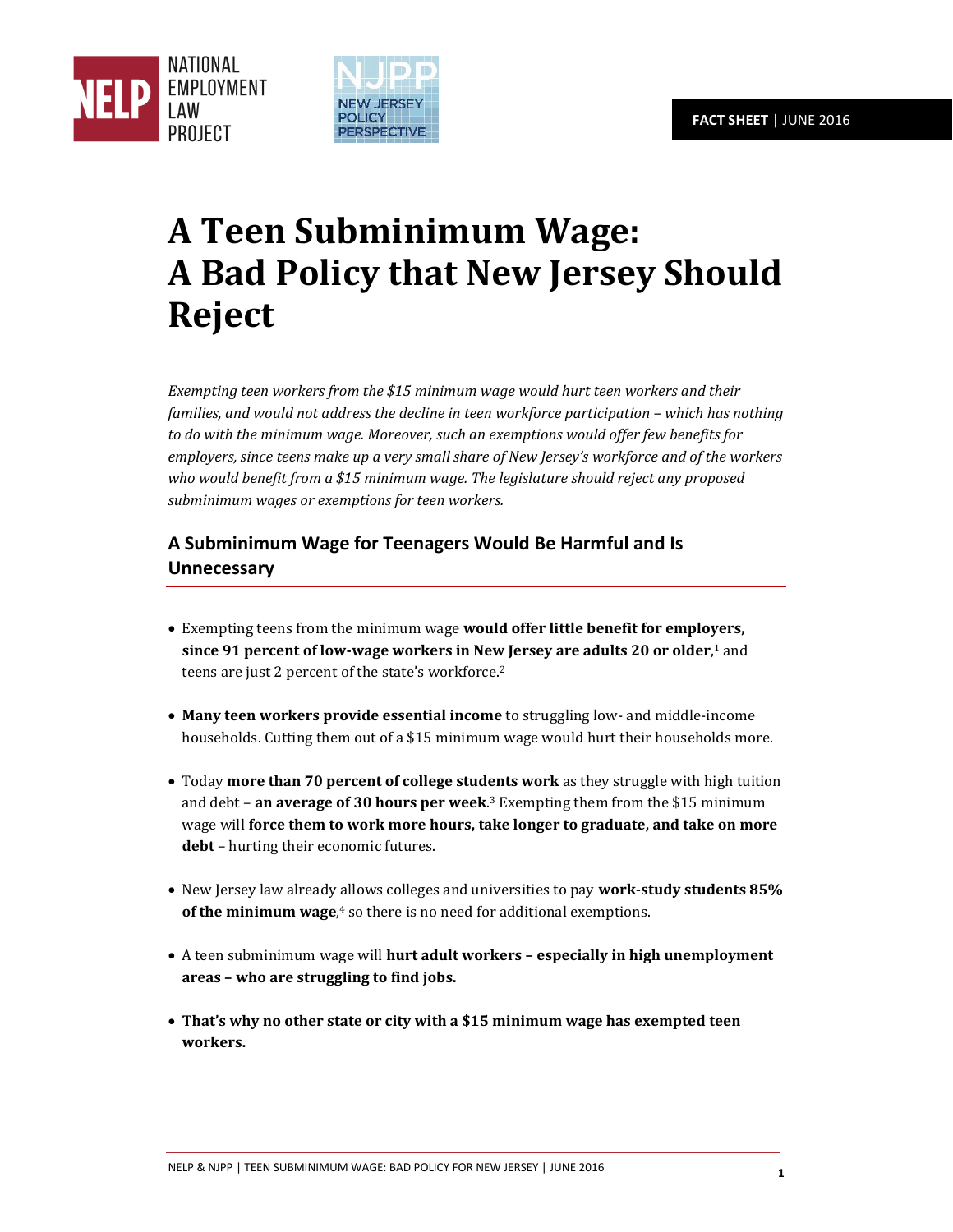## **Low Teen Employment Levels Have Nothing to Do With the Minimum Wage**

- Industry opponents argue that teens will lose job opportunities if their minimum wage is increased.
- But as Bloomberg News reports, **"a wave of new economic research is disproving those arguments about job losses and youth employment."**5 The state-of-the art research on teens and the minimum wage by economists at the University of California ("Do Minimum Wages Really Reduce Teen Employment?)6 found **that higher minimum wages have no effect on teen employment**, including for African-American teens.
- While African American teens face much higher unemployment than their white peers, this **trend has nothing to do with the minimum wage**, and has persisted whether the minimum wage has gone up or stayed flat.<sup>7</sup>
- Overall **teen employment has been falling for decades,8 regardless of whether the minimum wage has been flat or increasing** – making it clear that this decline has nothing to do with the minimum wage.
- **There are multiple reasons for this trend**, including the fact that today more teens are full-time students today, that fewer upper income teens work, and that working class teens face increasing job competition from adult workers, many of whom cannot afford to retire.<sup>9</sup>
- **The solution for low teen employment levels is** not to exempt teens from the minimum wage, which will hurt working teens, but instead **to expand support for targeted and subsidized hiring programs,** such as publicly supported summer jobs programs. Such programs are among the most effective for boosting teen employment but funding for them has eroded significantly and is far below the level needed.

## **Endnotes**

- 4. N.J. Stat. Ann. § 34:11-56a4 (West 2016).
- 5. Bloomberg View Editorial Board, "Raise the Minimum Wage," *Bloomberg*, April 16, 2012, [http://www.bloombergview.com/articles/2012-04-16/u-s-minimum-wage-lower-than-in-lbj-eraneeds-a-raise.](http://www.bloombergview.com/articles/2012-04-16/u-s-minimum-wage-lower-than-in-lbj-eraneeds-a-raise)
- 6. Sylvia Allegretto, Arindrajit Dube and Michael Reich, "Do Minimum Wages Really Reduce Teen Employment? Accounting for Heterogeneity and Selectivity in State Panel Data," *Industrial Relations* 50: 205-240, 2011, [http://www.irle.berkeley.edu/workingpapers/166-08.pdf.](http://www.irle.berkeley.edu/workingpapers/166-08.pdf)
- 7. Ann Thompson, *What Is Causing Record-High Teen Unemployment? Range of Economic Factors Drives High Teen Unemployment, But Minimum Wage Not One of Them*, National Employment Law Project, October 2011, [http://nelp.3cdn.net/5f5063b72229a9081a\\_lym6bkbrw.pdf.](http://nelp.3cdn.net/5f5063b72229a9081a_lym6bkbrw.pdf) See also Allegretto et al., ibid.
- 8. Teresa Morisi "The Early 2000s: A Period of Declining Teen Summer Employment Rates," Monthly Labor Review, Bureau of Labor Statistics, May 2010[, http://www.bls.gov/opub/mlr/2010/05/art2full.pdf.](http://www.bls.gov/opub/mlr/2010/05/art2full.pdf)
- 9. Anne Thompson, Op.Cit.

<sup>1.</sup> Jon Whiten, *Raising New Jersey's Minimum Wage to \$15 an Hour Would Boost a Large and Diverse Group of Working Men and Women*, New Jersey Policy Perspective, March 23, 2016[, http://www.njpp.org/reports/raising-new-jerseys-minimum-wage-to-](http://www.njpp.org/reports/raising-new-jerseys-minimum-wage-to-15-an-hour-would-boost-a-large-and-diverse-group-of-working-men-and-women)[15-an-hour-would-boost-a-large-and-diverse-group-of-working-men-and-women.](http://www.njpp.org/reports/raising-new-jerseys-minimum-wage-to-15-an-hour-would-boost-a-large-and-diverse-group-of-working-men-and-women) 

<sup>2.</sup> NELP calculations based on U.S. Census, *2014 American Community Survey 1-Year Estimates, Sex by Age by Employment Status for the Population 16 Years and Over*.

<sup>3.</sup> Anthony P. Carnevale, Nicole Smith, Michelle Melton, and Eric W. Price, *Learning While Earning: The New Normal, Georgetown University, Center on Education and the Workforce*, 2015, https://cew.georgetown.edu/wp-content/uploads/Working-Lear [Report.pdf.](https://cew.georgetown.edu/wp-content/uploads/Working-Learners-Report.pdf)